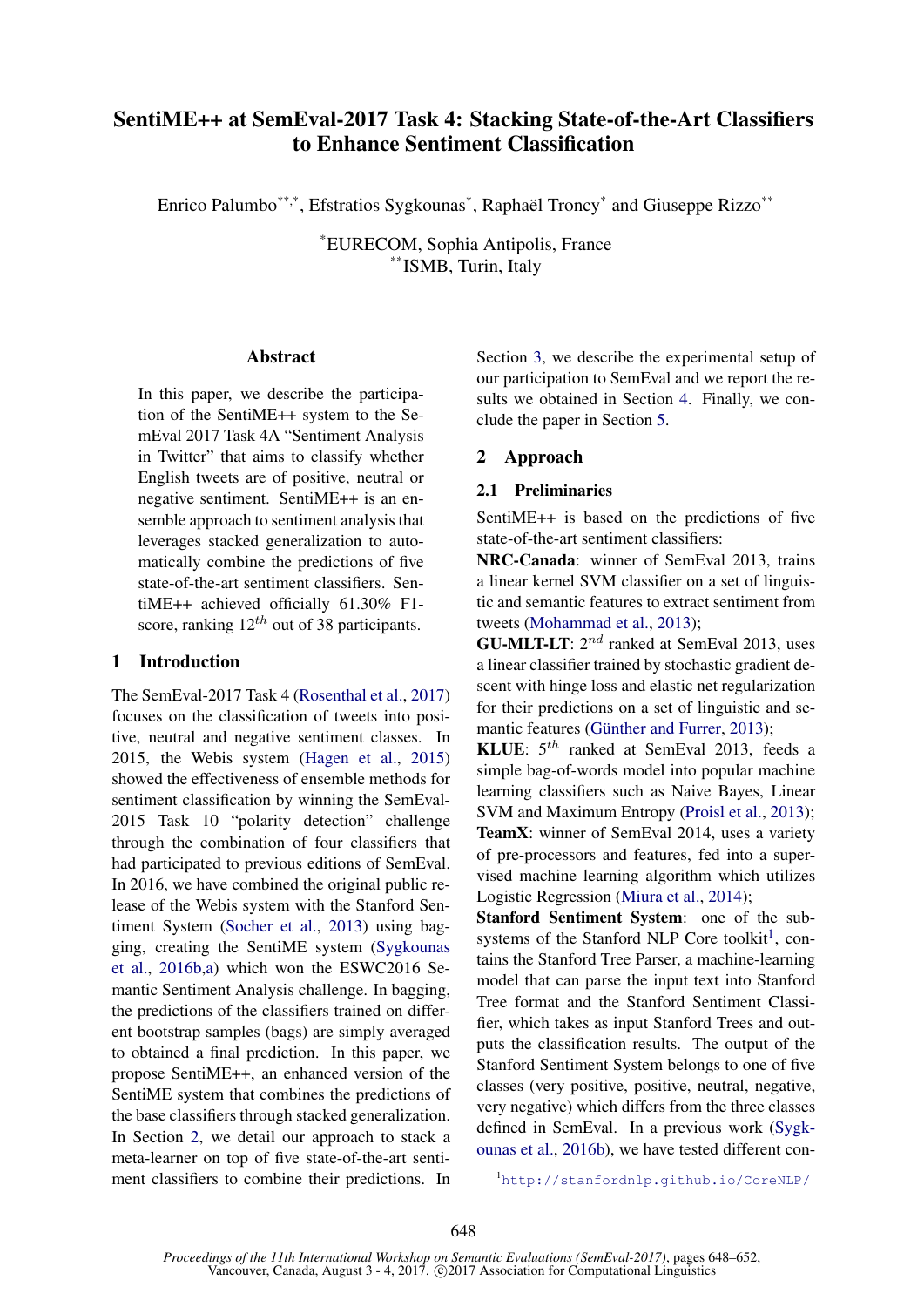figurations for mapping the Stanford Sentiment System classification to the three classes of the SemEval competition and finally decided to use the following strategy: very positive and positive are mapped to positive, neutral is mapped to neutral and negative and very negative are mapped to negative. The Stanford Sentiment System is used as an off-the-self classifier and is not trained with SemEval data.

#### 2.2 Bootstrap samples

The first step in the SentiME++ approach consists in training separately the first four classifiers, using a uniform random sampling with replacement (bootstrap sampling) to generate four different training sets  $T_i$  for each of the four subclassifiers from the initial training set  $T$ . In Section 3, we report the results of the experiments that we have conducted to determine the optimal size of the samples  $T_i$ . Note that these samples are also called 'bags'. At this point, the SentiME system combines the predictions on the models trained on these bags using a simple average, while SentiME++ uses stacked generalization, as described in the next section.

#### 2.3 Stacking

Stacked Generalization (or simply stacking) (Wolpert, 1992) is based on the idea of creating an ensemble of base classifiers and then combining them by means of a supervised classifier, also called 'meta-learner'. Stacking typically leverages the complementarity among the base classifiers to obtain a better global performance than any of the individual models. The base classifiers are trained separately and, for each input, output their prediction. The meta-learner, which is 'stacked' on top of the base classifiers, is trained on the base classifiers' predictions and aims to correct the prediction errors of the base classifiers. SentiME++ trains separately four models, uses the Stanford Sentiment System without training and uses these five outputs as a feature vector for a stacked supervised learner (Fig. 1). In detail, the SentiME++ approach works can be divided in a training and a testing phase:

Training phase: (1) generate four bootstrap samples  $T_i$  by sampling *n* tweets from the original training set T, where  $n = s * |T|$  and s is a parameter that has to be fixed experimentally (2) train separately NRC-CANADA, GU-MLT-LT, KLUE, TeamX classifiers on the samples  $T_i$  and store the trained models; (3) use the four trained models and the Stanford Sentiment System to predict the sentiment of each tweet  $t \in T$ , producing a training set for the stacking layer  $T_{stack}$ ; (4) Train the meta-learner on  $T_{stack}$ .

Testing phase: (1) use the four trained models and the Stanford Sentiment System to predict the sentiment of each tweet  $t \in T_{test}$  producing a test set for the stacking layer  $T_{test}$ ; (2) test the trained meta-learner on  $T_{test}$ .

Note that the described approach is slightly different from the standard procedure of Stacked Generalization described in (Wolpert, 1992), which is normally not based on bootstrap samples, but rather on disjoint splits of the training set. This variation is mainly due to the will of building SentiME++ as an incremental enhancement of the existing SentiMe system, without disrupting its base training mechanism. The meta-learner that is used as default in SentiME++ is a Support Vector Machine (SVM) with a Radial Basis Function (RBF) kernel (Scholkopf et al., 1997). Different choices are possible, but Support Vector Machines are well-studied methods in machine learning, able to be trained efficiently and to limit over-fitting. This method depends on two hyper-parameters, i.e. parameters that are not automatically learnt and that constitutes parameters of the algorithm itself: the regularization constant C and the parameter of the radial basis function  $\gamma$ . In order to optimize the performance of the stacking layer, we have chosen these parameters using a grid-search cross validation approach (Hsu et al., 2003). The process works as follows: (1) define a range for hyper-parameters  $C \in [C_1...C_m]$  and  $\gamma \in [\gamma_1...\gamma_n]$ ; (2) train the model with all possible pairs  $(C_i, \gamma_j)$ ; (3) compute scores with k-fold cross validation for  $(C_i, \gamma_j)$  pair; (4) find the best pair  $(C_i, \gamma_j)$  according to k-fold cross validation score.

SentiME is implemented in Java and the stacking process that characterizes SentiME++ is performed by a python script working on top of the results obtained by the SentiME system. The source code is available on github<sup>2</sup>. It uses a variety of lexicons (Table 1).

<sup>2</sup>https://github.com/

MultimediaSemantics/sentime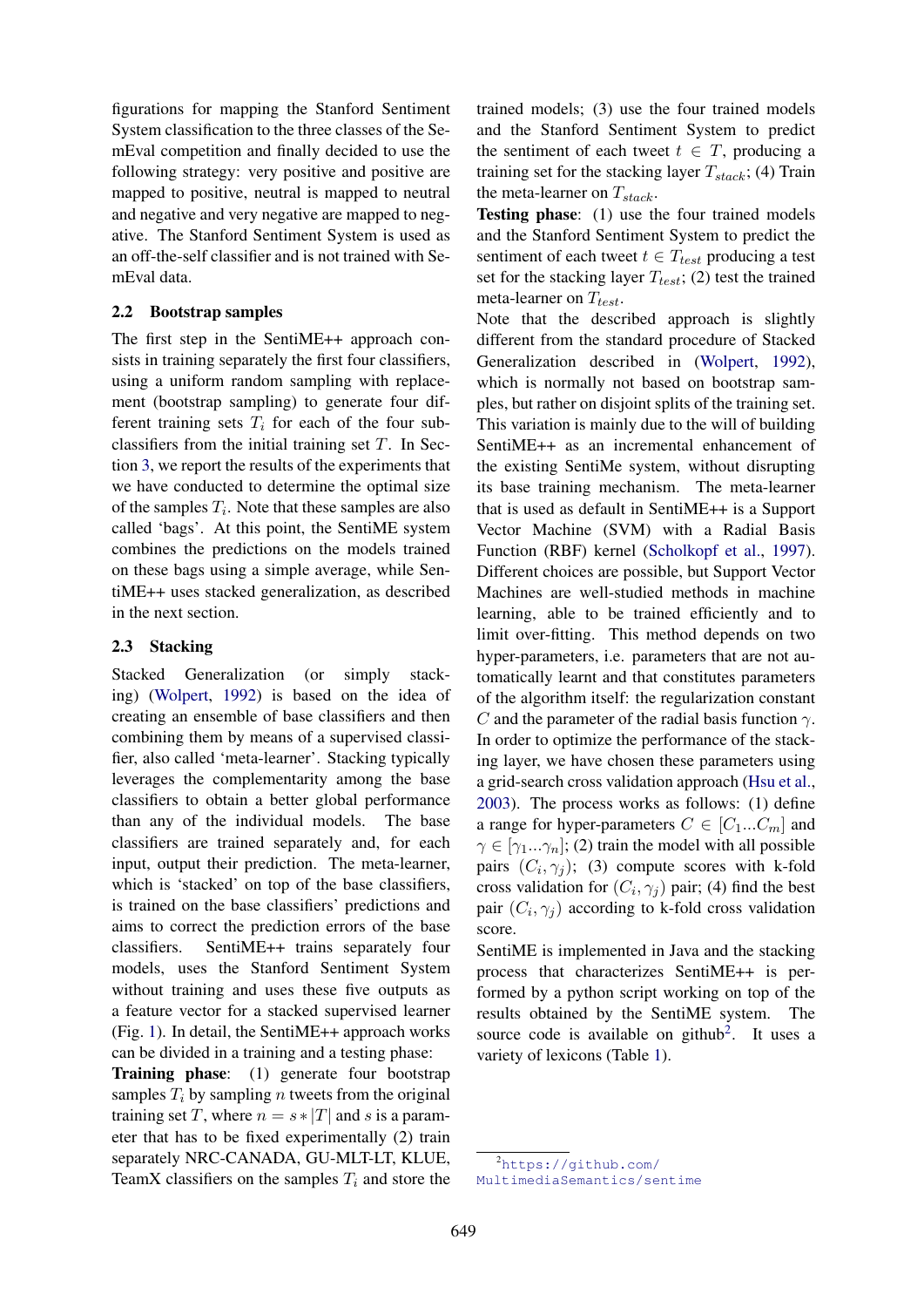

Figure 1: Illustration of the SentiME++ approach: bootstrap samples (bags) are generated to train four state-of-the-art sentiment classifiers, the Stanford System is used without training and their predictions are used as a feature vector for a meta-learner.

| <b>Lexicon</b>                 | # of Words and phrases  | <b>Classifiers</b>           |  |
|--------------------------------|-------------------------|------------------------------|--|
| AFINN-111                      | 2477                    | TeamX                        |  |
| <b>Bingliu</b>                 | 6800                    | NRC-Canada, TeamX            |  |
| Hashtag                        | 16,862 unigrams         | NRC-Canada                   |  |
| NRC-emotion-lexicon-v0.92      | 14,182 unigrams         | NRC-Canada, TeamX            |  |
| Sentiment140                   | 62,468 unigrams         | NRC-Canada, TeamX            |  |
| SentiWordNet <sub>-3.0.0</sub> | 155.287                 | NRC-Canada, GU-MLT-LT, TeamX |  |
| SentiStrength                  | 16,000 social web texts | <b>KLUE</b>                  |  |

Table 1: Lexicons used by each sub-classifier included into SentiME++

# 3 Experimental Setup

In this section, we describe the experimental setup of the SentiME++ system for the participation to the SemEval2017 Task4A challenge.

#### 3.1 Bootstrap samples size

One of the parameters of the SentiME++ model is the size of the bootstrap samples  $T_i$ . Different sampling sizes have been experimented, ranging from 33% to 175% of the size of the initial training set  $T$ . In order to determine an optimal size, we have tested the SentiME bagging approach, which simply averages the predictions of the base classifiers, on the SemEval2013-test-B dataset training the models with different random extractions of the SemEval2013-train+dev-B dataset. The experiment was repeated three times to mitigate the randomness due to the random extractions and we observed that a  $150\%$  size<sup>3</sup> led to the best performance on SemEval2013-test-B dataset (Sygkounas et al., 2016a).

#### 3.2 Encoding categorical features

In order to use the predicted sentiment classes as features for a meta-learner in the stacking layer, it is necessary to specify an encoding scheme, which allows the system to interpret the class values 'Positive', 'Neutral' and 'Negative'. These values could be simply mapped to integers 0, 1, 2, but the meta-learner, expecting continuous or binary inputs, would interpret it as an ordered sequence of real values. To avoid this, we use a one-hot encoding scheme, i.e. m categorical values are turned into a  $m$  dimensional binary vector where only one element at the time is active. In this specific case, the encoding that we have used is: 'positive'=[0, 0, 1], 'neutral'=[0, 1, 0], 'negative'= $[1, 0, 0]$ .

#### 3.3 Hyper-parameters optimization

In order to optimize the performance of the SVM meta-learner, we have performed the grid-search

 $3$ Note that this implies that there are duplicates among the training examples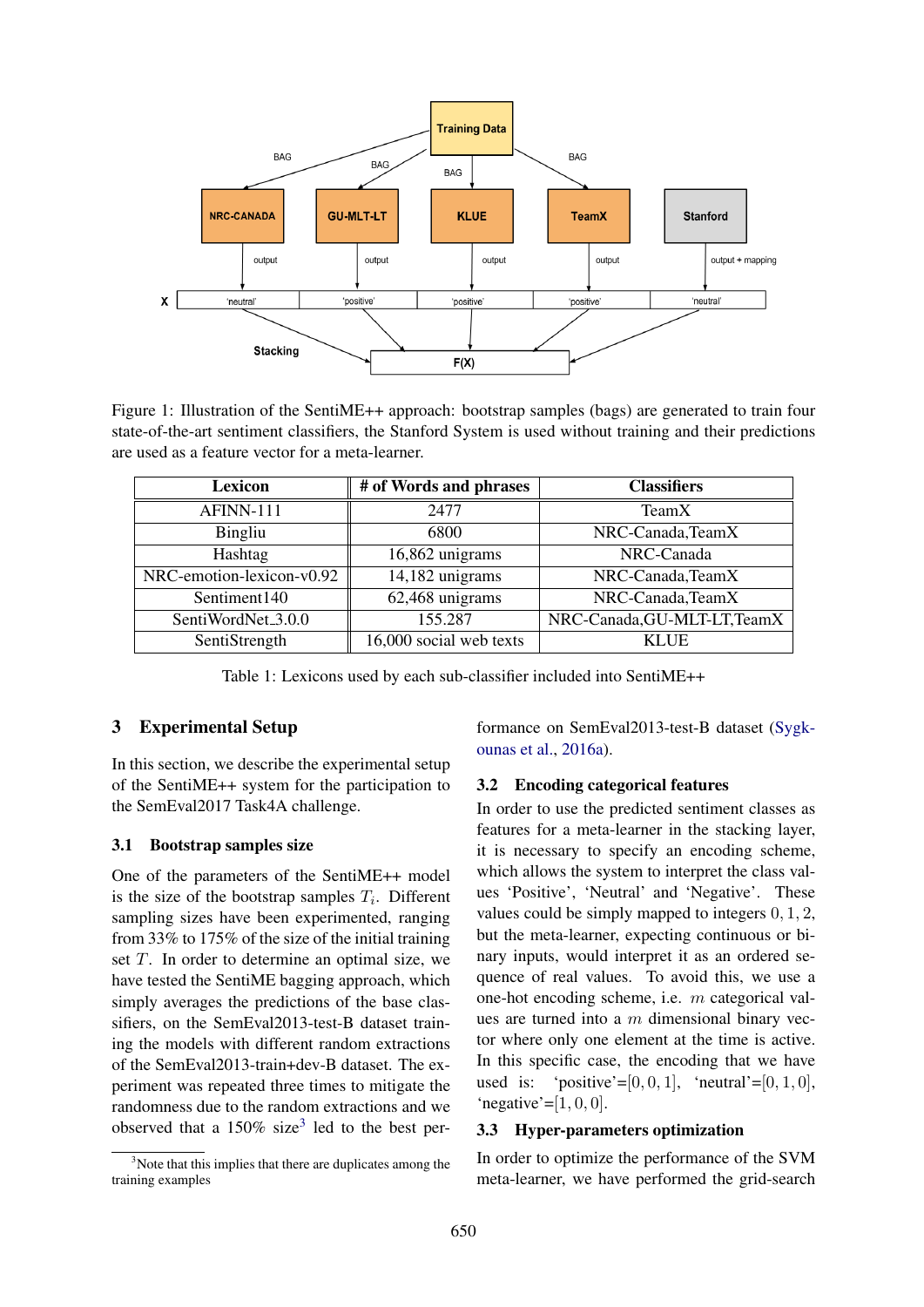cross validation described in Section 2 on the SemEval2013-train+dev-B dataset using 10-folds. The experiment has been performed using as a range an array of 30 logarithmically spaced values for  $\gamma$  from  $10^{-9}$  to  $10^3$  and for C from  $10^{-2}$ to  $10^{10}$ . The best obtained  $(C, \gamma)$  pair, i.e. the pair producing the best prediction score, which has been used for the participation to the challenge is:  $(C, \gamma) = (0.174, 0.028)$ . The implementation of the SVM classifier and of the grid-search cross validation procedure has been carried out using the python library scikit-learn<sup>4</sup>.

## 4 Results

We started our experiments by training the system on different combinations of SemEval datasets, thus producing different trained models: model 1: SemEval2013-train+dev; model 2: model 1 + SemEval2013-test + SemEval2014 test + Twitter2014-sarcasm + SemEval2015-train + SemEval2015-test; model 3: model 2 + SemEval2016-dev + SemEval2016-test.

In order to compare the performance of these different trained models, we have chosen as a test set the SemEval2016-test dataset, as it is the largest in size (33k tweets) and the most recent of SemEval test sets. The results obtained from this experiment are illustrated in Table 2. We observe

|                |       | Model 1   Model 2   Model 3 |       |
|----------------|-------|-----------------------------|-------|
| SentiME++      | 65.69 | 71.24                       | 94.80 |
| <b>SentiME</b> | 64.35 | 70.23                       | 86.87 |

Table 2: Comparison among trained models on SemEval2016-test dataset for SentiME and SentiME++ according to F1 scores

that for all models, SentiME++ performs better than SentiME, proving the efficiency of stacked generalization with respect to bagging for combining the predictions of classifiers. For Model 1 and Model 2 the difference is around 1% and for Model 3 around 8%. Model 2 performs about 6% better than Model 1: this can be explained by the size of the training set which is bigger. Model 3 achieves the highest performance but the test dataset is part of the training dataset. While being aware that this introduces a bias in this evaluation, we also see that using more training data enhances the performance of the system and thus

we opt for using SentiME++ with Model 3 for the final submission. Being the process of bootstrap sampling stochastic, we ran the system four times and computed the F1-score on the SemEval2017 development dataset and, after the release of the gold standard for the test set, on the SemEval2017 test dataset (Tab. 3). Run 4 has been submitted as

| SentiME++ $\parallel$ Run 1   Run 2   Run 3   Run 4 |       |       |       |       |
|-----------------------------------------------------|-------|-------|-------|-------|
| Dev                                                 | 84.63 | 86.15 | 85.13 | 86.16 |
| <b>Test</b>                                         | 60.70 | 60.90 | 63.40 | 61.30 |

Table 3: Comparison among runs on SemEval2017-dev and SemEval2017-test dataset for SentiME++ according to F1 scores.

it was the best performing on the development set, but, a posteriori, we can observe that Run 3 performs better on the test set. We also observe a significant performance drop from the development to the test set. We believe that this might be due to the marked difference in the category distributions of the tweets in the two datasets (see Tab.4 in (Rosenthal et al., 2017)). The best SentiME++ run at SemEval2017 Task 4 Sub-Task A would rank 8<sup>th</sup> out of 38 participants.

# 5 Conclusion

In this paper, we have presented SentiME++, a sentiment classifier that combines the predictions of five state-of-the-art systems through stacking. SentiME++ achieved officially 61.30% F1-score, ranking  $12^{th}$  out of 38 participants. We have shown how stacking can improve the combination of the classifiers with respect to bagging, implemented in the previous version of SentiME, evaluating it on SemEval2017 Challenge datasets. We have described an experimental procedure to determine an appropriate size of the bootstrap samples and optimize hyper-parameters of the metalearner. In general, we provide a further evidence of the power of the ensemble approach applied to sentiment analysis. As a future work, we plan to improve the bootstrap sampling process by taking into account the class distributions of the tweets, to determine the bag sizes directly using SentiME++, to include more base classifiers and experiment different meta-learners.

## Acknowledgments

This work was partially supported by the innovation activity PasTime (17164) of EIT Digital.

<sup>4</sup>http://scikit-learn.org/stable/